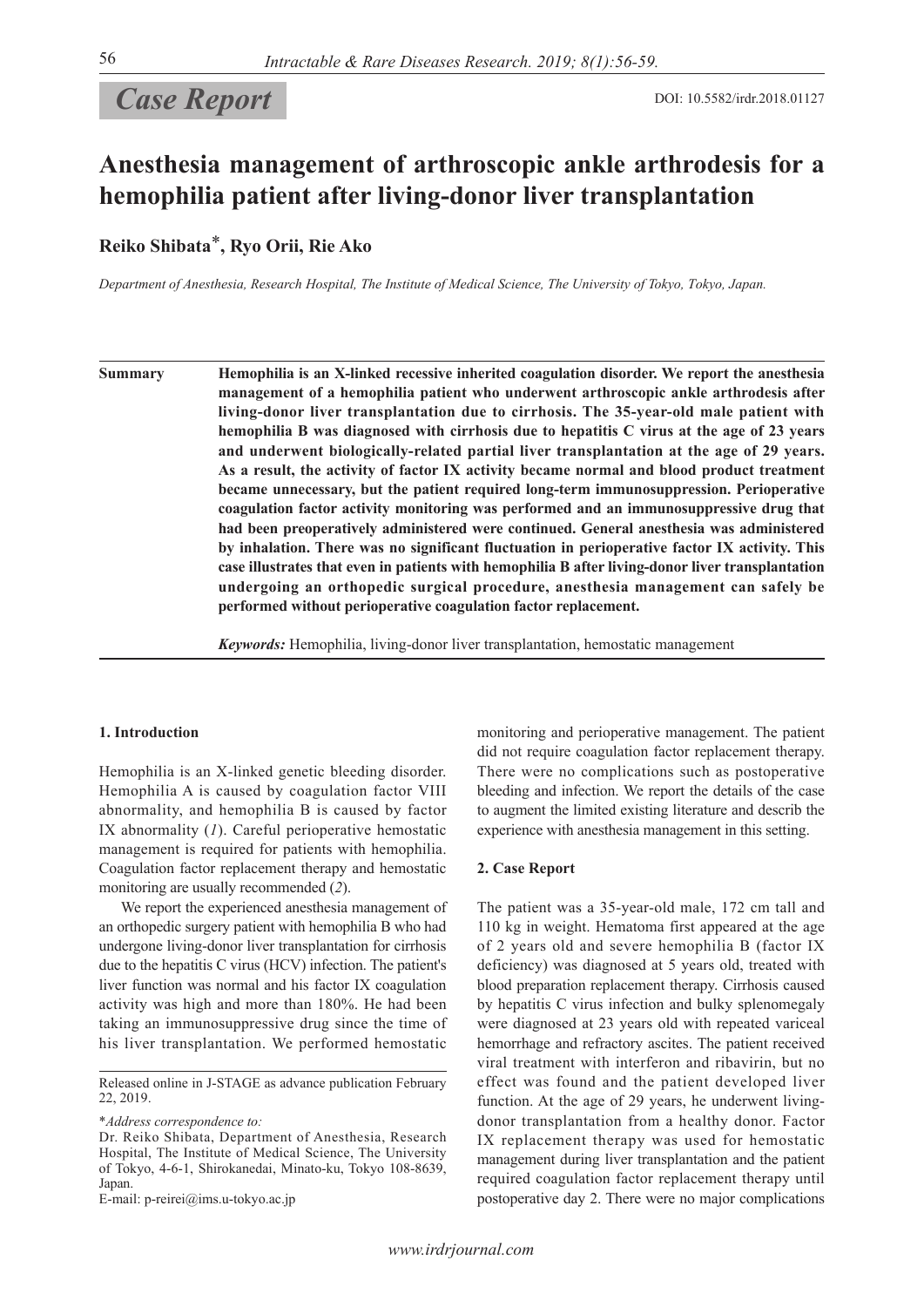| Items                            | 5/12  | 6/17 | 6/23  | 6/29 (operation day) | 6/30  | 7/2   | 7/6   | 7/13  |
|----------------------------------|-------|------|-------|----------------------|-------|-------|-------|-------|
| AST (U/L)                        | 27    | 24   |       | 68                   | 32.7  | 24    | 29    | 29    |
| ALT (U/L)                        | 21    | 18   |       | 32                   | 27    | 21    | 24    | 24    |
| $T$ -bil $(mg/dL)$               | 0.8   | 1.5  |       |                      | 0.9   | 0.7   | 0.6   | 0.7   |
| Plt ( $\times$ 10 <sup>4</sup> ) | 12.3  | 35.7 |       | 33.6                 | 33.2  | 35.0  | 46.1  | 39.0  |
| $PT$ (sec.)                      | 12.3  |      | 12.4  | 12.9                 | 13.4  | 13.4  | 12.5  | 13.1  |
| PT(%)                            | 86    |      | 85    | 78                   | 73    | 83    | 78    | 76    |
| PT-INR                           | 1.08  |      | 1.09  | 1.18                 | 1.18  | 1.10  | 1.13  | 1.15  |
| APTT (sec.)                      | 24.7  |      | 26.9  | 25.8                 | 25.8  | 26.6  | 26.3  | 26.6  |
| $Fib$ (mg/dL)                    | 476   |      | 573   | 487                  | 487   | 640   | 617   | 600   |
| D-dimer                          | 1.1   |      |       |                      |       |       |       |       |
| Factor IX                        | 181.3 |      | 151.5 |                      | 167.7 | 178.9 | 172.1 | 1,635 |

|  | Table 1. Perioperative liver function and coagulation study |  |
|--|-------------------------------------------------------------|--|
|  |                                                             |  |

AST, aspartate aminotransferase; ALT, alanine aminotransferase; T-bil, total bilirubin; Plt, platelet; PT, prothrombin time; INR, International normalized ratio; APTT, activated partial thromboplastin time; Fib, Fibrinogen.

during the perioperative period. Oral administration of immunosuppressive drugs was started, but no coagulation factor products were required.

However, the patient developed worsening arthropathy and had difficulty in walking at about 33 years of age. At 35 years old, he was referred to our hospital's department of joint surgery and arthroscopic ankle joint arthrodesis was scheduled. On perioperative examination, no abnormality was observed in blood biochemical examination and physiological testing. The preoperative factor IX activity was as high as 181.3%.

The patient took tacrolimus for immunosuppression, nifedipine for hypertension, uruso for hepatoprotection, furosemide and azosemide for edematous prevention. He was hospitalized 14 days before the operation for preoperative examination and rehabilitation. We planned general anesthesia by subconscious bronchoscopic endotracheal intubation because of obesity.

In the early morning of the operation day, nifedipine and tacrolimus was orally administered. The patient was sedated with fentanyl and midazolam and endotracheal intubation was performed with propofol under bronchoscopy. Anesthesia was maintained with desflurane and remifentanil. The surgery was completed without a change in circulatory dynamics in particular using a tourniquet. The operation time was 226 minutes, and the anesthesia time was 339 minutes, bleeding volume was 57 ml. We administered non-steroidal antiinflammatory drugs for postoperative analgesia.

Table 1 shows the results of perioperative liver function and coagulation system testing. Both preoperatively and postoperatively, factor IX activity was more than 150%. Bleeding was not observed and blood product support was not required. After recovery without notable complications and rehabilitation, the patient left the hospital on the 32nd postoperative day. Routine postoperative follow-up at our hospital was scheduled.

### **3. Discussion**

Hemophilia is an X-linked recessive inheritance-

related coagulation disorder. Affected individuals have a deficiency or activity reduction of factor VIII or factor IX. Hemophilia A is attributed to factor VIII deficiency, and hemophilia B to abnormalities of IX (*1*). In Japan, the Nationwide Survey on Coagulation Disorders 2017 reported 5,326 patients with hemophilia A and 1,129 patients with hemophilia B (*1*). Individuals with hemophilia may develop arthropathy causing remarkable physical function deterioration due to severe deformation and contracture involving multiple joints due to repetitive intra-articular bleeding. Therefore, surgical treatment such as artificial joint replacement or arthroscope synovial resection may be complicated by post-operative bleeding and viral infection (*2-4*).

HCV infection in hemophilia patients is due to the administration of non-heated concentrate formulations used before 1986. Individuals who used unheated preparations before the current heated formulations were approved have a nearly 100% rate of infection (*5*). Also, many patients are coinfected with human immunodeficiency virus. It has been reported that the progression to chronic liver disease is faster in individuals with concomitant HCV and human immunodeficiency viral infection (*6,7*). Interferon and antiviral drugs have been used to treat HCV, but they do not completely cure the infection and many patients progress to cirrhosis and liver cancer.

Living-donor liver transplantation may be performed for these patients. If the donor does not have hemophilia, the transplanted liver will produce the coagulation factor previously deficient in the recipient with hemophilia, and the recipient may no longer need treatment with coagulation factor preparations. However, it has been reported that coagulation factor production may be insufficient when the liver donor is deceased or is a hemophilia carrier (*8*). In our case, as in others, immunosuppressive treatment was continued during the perioperative period. Tacrolimus, which is commonly used in this setting, mainly suppresses interleukin-2 cytokine production from T-helper cells (*9*). The Nationwide Survey on Coagulation Disorders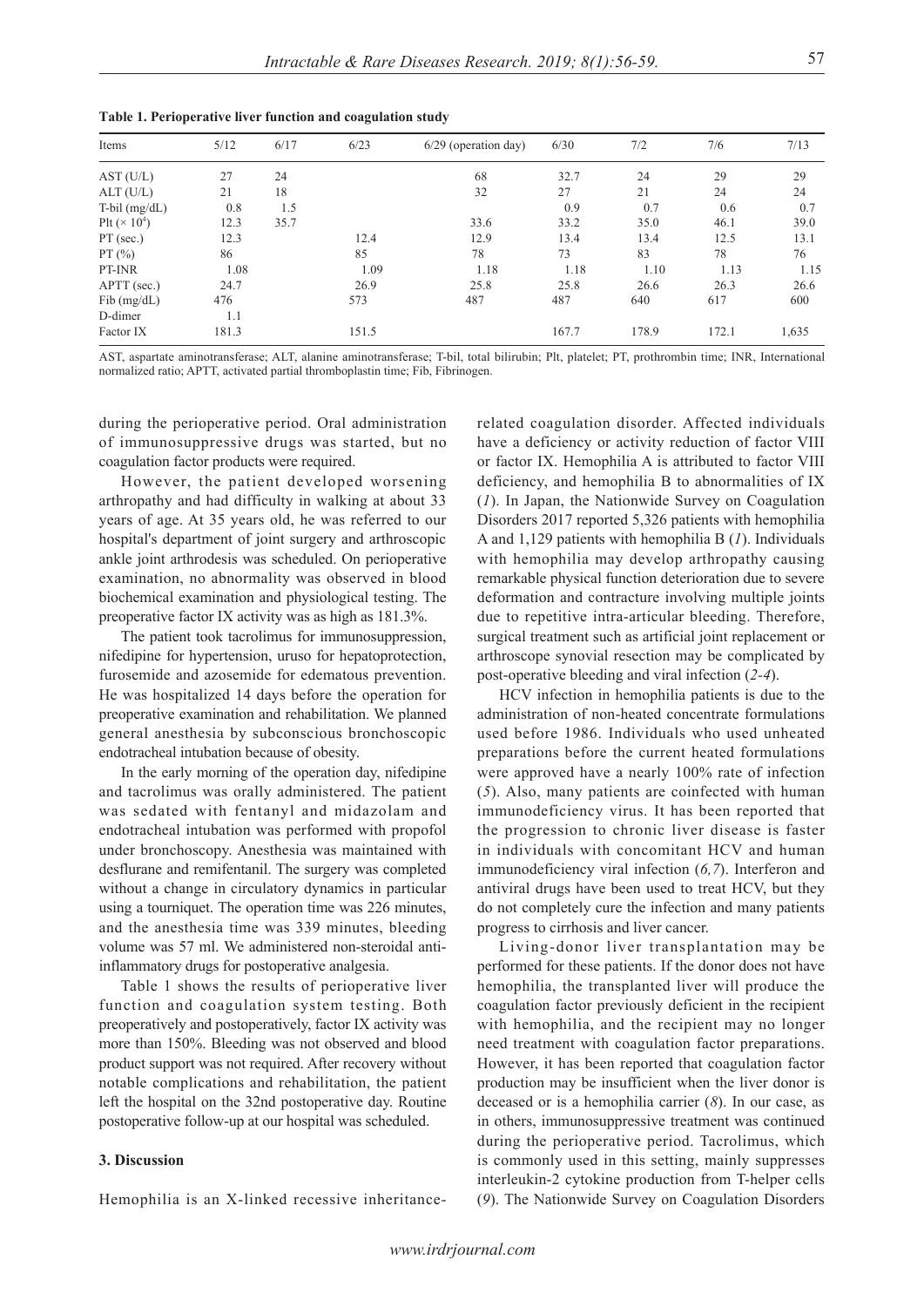| Items        | Hepatitis | Cirrhosis | Liver cancer | Hepatic failure | Liver transplantation |
|--------------|-----------|-----------|--------------|-----------------|-----------------------|
| Hemophilia A | .029      | 92        | DО.          |                 |                       |
| Hemophilia B | 224       | 54        |              |                 |                       |
| Total        | ,253      | 146       |              |                 |                       |

**Table 2. Stage of hepatic disease in individuals with hemophilia**

The original source of data is Project entrusted by Ministry of Health, Labor and Welfare. Nationwide Survey on Coagulation Disorders 2017. Published by Japan Foundation for AIDS Prevention (*1*).

|  |  | Table 3. The characteristics of 184 hemophilic patients |  |
|--|--|---------------------------------------------------------|--|
|  |  | who underwent surgery in our hospital (2006-2015)       |  |

| Characteristics                    | Cases $(\% )$ |  |  |
|------------------------------------|---------------|--|--|
|                                    |               |  |  |
| Hemophilia cases underwent surgery |               |  |  |
| THA or re THA                      | 23(12.5)      |  |  |
| TKA or re TKA                      | 82 (44.6)     |  |  |
| <b>TEA</b>                         | 2(1.1)        |  |  |
| <b>TAA</b>                         | 1(0.5)        |  |  |
| Arthroscopic surgery               | 34(18.5)      |  |  |
| Other                              | 42(22.8)      |  |  |
| Age median (range) years           | 41 (13-72)    |  |  |
| <b>Sex</b>                         |               |  |  |
| Male                               | 182 (98.9)    |  |  |
| Female                             | 2(1.1)        |  |  |
| Diagnosis                          |               |  |  |
| Hemophilia A                       | 142 (77.2)    |  |  |
| Hemophilia B                       | 40(21.7)      |  |  |
| Factor VII deficiency              | 1(0.5)        |  |  |
| Von Willebrand disease             | 1(0.5)        |  |  |
| Infections disease                 |               |  |  |
| $HCV(-) HIV(-)$                    | 27(14.7)      |  |  |
| $HCV(+) HIV(-)$                    | 109 (59.2)    |  |  |
| $HCV(-) HIV(+)$                    | 1(0.5)        |  |  |
| $HCV(+) HIV(+)$                    | 47(25.5)      |  |  |
| Preoperative infection             |               |  |  |
|                                    | 174 (94.6)    |  |  |
| $^{+}$                             | 10(5.4)       |  |  |
|                                    |               |  |  |

THA or re THA, Total Knee Arthroplasty or re Total Knee Arthroplasty; TKA or re TKA, Total Knee Arthroplasty or re Total Knee Arthroplasty; TEA, Total Elbow Arthroplasty; TAA, Total Ankle Arthroplasty.

2017 in Japan shows the stage of the liver disease in individuals with blood coagulation disorder (Table 2). 11 cases of liver transplantation were reported.

Most patients with hemophilia require perioperative hemostatic management with supplementation of the deficient coagulation factor according to the extent of surgery and related treatments; in these patients, we apply the hemostatic treatment guidelines for patients with congenital hemophilia by The Japanese society on Thrombosis and Hemostasis (*10*). For arthroscopic surgery, the clotting factor target peak level should be maintained at 100% or more, and additional infusion should generally be continued intravenously to maintain a minimum factor level of at least 80% (*1*). Our hospital has handled a large number of hemophilia cases; from 2006 to 2015, 184 patients with hemophilia underwent surgery at our facility (Table 3) (*11*).

In this case, liver function was normal because the patient, who had developed hepatic failure due to complications of HCV infection, received a segmental liver transplant from a living-donor who did not have hemophilia. The transplanted liver generated sufficient coagulation factors and normalized the recipient's hemostatic function. However, hemophilic arthropathy progressed and made walking difficult without a cane. For this reason, arthroscopic arthrodesis was scheduled. On preoperative examination, the patient's factor IX activity was 180%. Perioperative hemostasis monitoring was performed but coagulation factor replacement therapy was not needed. We did not observe problems during the operation. Neither bleeding nor infection occurred during the perioperative period, and liver function remained normal.

This is the first report of orthopedic surgery in our knowledge, but there have been no previous reports of anesthesia experiences for patients with hemophilia and cirrhosis who have undergone partial living-donor liver transplantation. In this patient with hemophilia B status-post living-donor liver transplantation, we were able to safely perform anesthesia management for the elective orthopedic surgery without coagulation factor supplementation (*12*).

#### **References**

- 1. Project entrusted by Ministry of Health, Labor and Welfare. Nationwide Survey on Coagulation Disorders 2017. Published by Japan Foundation for AIDS Prevention. *http://api-net.jfap.or.jp/library/alliedEnt/02/ images/h29\_research/h29\_research.pdf* (accessed on November 1, 2018) (in Japanese)
- 2. Mehta KD, Ragni MV. Bleeding and liver transplantation outcomes in haemophilia. Haemophilia. 2017; 23:230- 237.
- 3. Bergstrom K, Stevens A, Srivaths L, Economides J, Yee DL. Heamophilia B acquired from liver transplantation: A case report and literature review. Haemophilia. 2015; 21:e328-e330.
- 4. Baker JF, Maleki F, Broderick JM, Mckenna J. Arthroscopic ankle arthrodesis for end-stage haemophilic arthropathy of the ankle. Haemophilia. 2014; 20:e97-e99.
- 5. Yotuyanagi H. Treatment of hepatitis, cirrhosis, the liver cancer in patients with hemophilia. Frontiers in Haemophilia. 2016; 3:23-27. (in Japanese)
- 6. Eguchi S, Sayama A, HidakaM, Takatsuki M, Muraoka I, Tomonaga T, Kanamatu T. Liver transplantation for patients with human immunodeficiency virus and hepatitis C virus coinfection with special reference to hemophiliac recipients in Japan. Surg Today. 2011; 41:1325-1331.
- 7. Tsukada K, Sugawara Y, Kaneko J, Tamura S, Tachikawa N, Morisawa Y, Okugawa S, Kikuchi Y, Oka S, Kimura